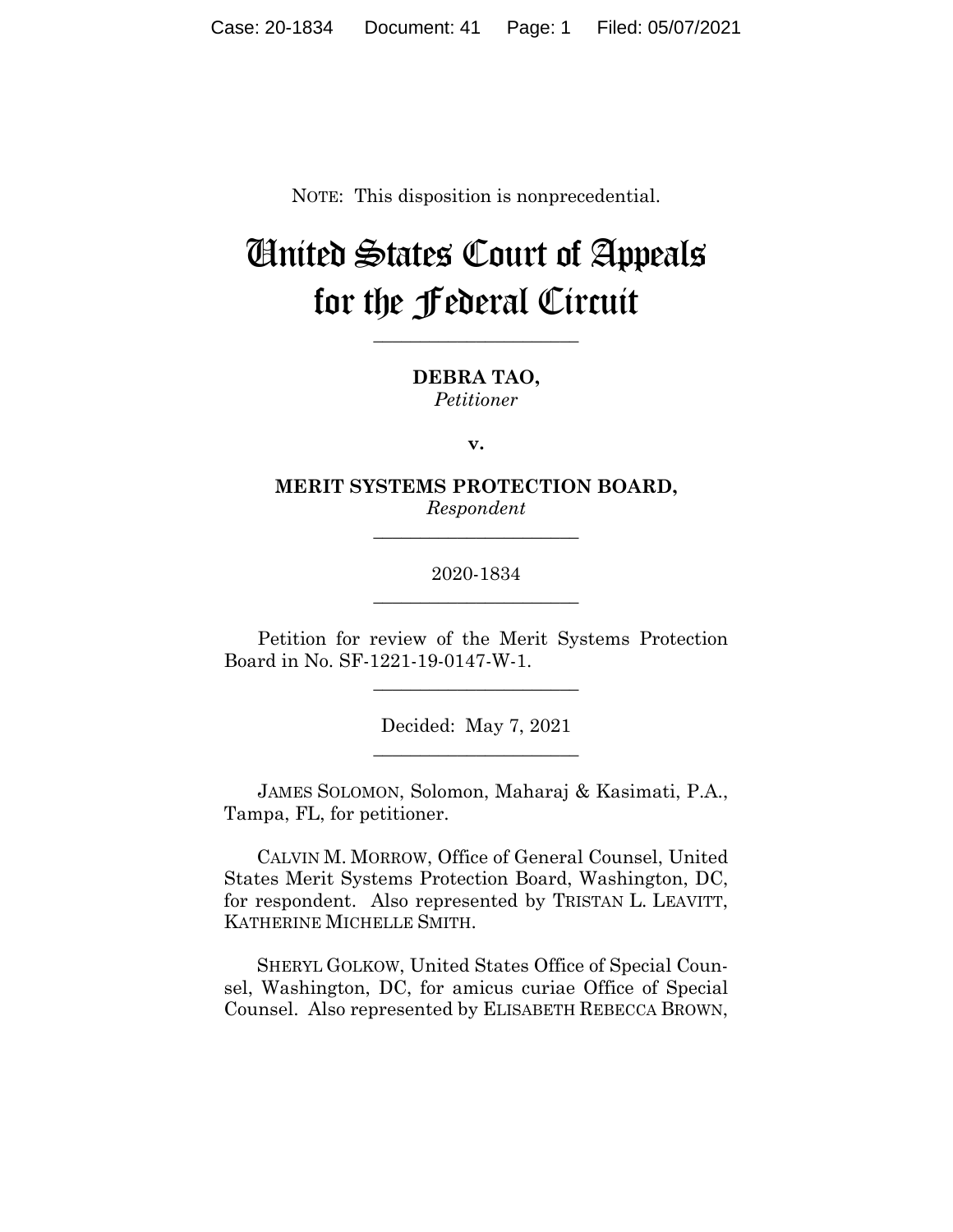EMILEE COLLIER, HENRY J. KERNER, LOUIS LOPEZ, SOPHIA WOLMAN.

 $\mathcal{L}_\text{max}$  and  $\mathcal{L}_\text{max}$  and  $\mathcal{L}_\text{max}$  and  $\mathcal{L}_\text{max}$ 

Before DYK, MAYER, and HUGHES, *Circuit Judges*.

PER CURIAM.

Dr. Debra Tao petitions for review of a decision by the Merit Systems Protection Board ("Board") that dismissed an individual right of action appeal for lack of jurisdiction. On review, the Board and the Office of Special Counsel agree that the administrative judge ("AJ") erred in multiple respects. We *reverse* in part, *vacate* in part, and *remand*.

#### **BACKGROUND**

#### I

The Whistleblower Protection Act provides a federal employee an individual right of action to seek corrective action from the Board for any personnel action, as defined in the Act, that the employee reasonably believes was taken in retaliation for any act of whistleblowing. *Young v. Merit Sys. Prot. Bd.*, 961 F.3d 1323, 1328 (Fed. Cir. 2020); *see also* 5 U.S.C. § 1221. The statute provides that, subject to exhausting administrative remedies with the Office of Special Counsel (or "OSC"), *see* 5 U.S.C. § 1214(a)(3), "an employee . . . may, with respect to any personnel action taken, or proposed to be taken, against such employee . . . , as a result of a prohibited personnel practice described in section 2302(b)(8) or section 2302(b)(9)(A)(i), (B), (C), or (D), seek corrective action from the [Board]," 5 U.S.C.  $§ 1221(a).$ 

We have described § 2302(b)(8) as covering "reprisal based on disclosure of information" and § 2302(b)(9) as covering "reprisal based upon exercising a right to complain." *Serrao v. Merit Sys. Prot. Bd.*, 95 F.3d 1569, 1575 (Fed. Cir. 1996) (quoting *Spruill v. Merit Sys. Prot. Bd.*, 978 F.2d 679,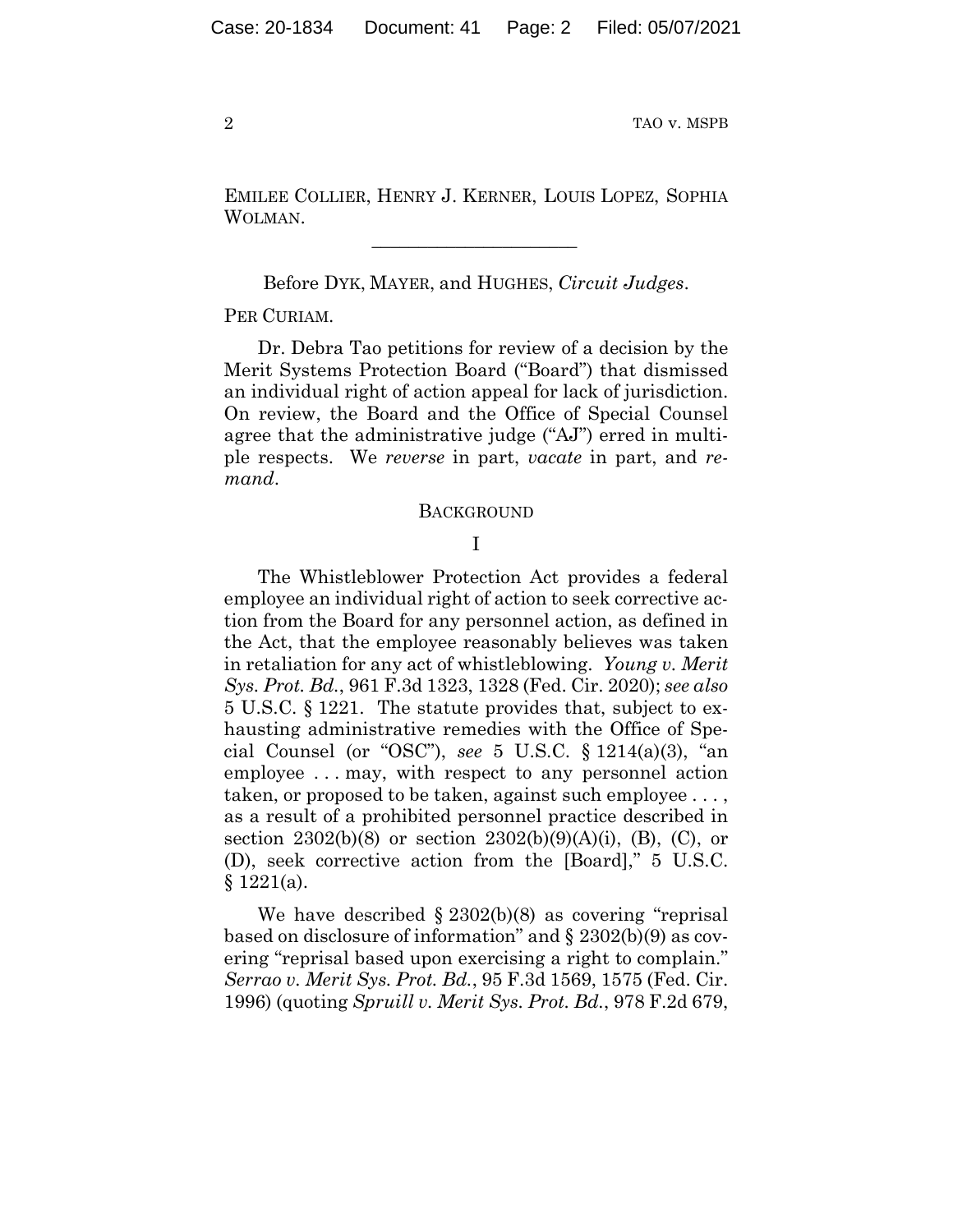690 (Fed. Cir. 1992) (specifically discussing § 2302(b)(9)(A)). Reprisals are any "personnel action," as defined in 5 U.S.C.  $\S 2302(a)(2)$ , taken "because of ... any disclosure" protected under § 2302(b)(8) or "because of" activities protected under  $\S 2302(b)(9)$ . 5 U.S.C.  $\S 2302(a)(2)$ , (b)(8)–(9); *see also Spruill*, 978 F.2d at 681 n.2 (Fed. Cir. 1992) (discussing § 2302's terminology).

Under § 2302(b)(8), a protected disclosure is one which the employee "reasonably believes evidences (i) any violation of any law, rule, or regulation, or (ii) gross mismanagement, a gross waste of funds, an abuse of authority, or a substantial and specific danger to public health or safety." *Hessami v. Merit Sys. Prot. Bd.*, 979 F.3d 1362, 1367 (Fed. Cir. 2020) (quoting  $\S 2302(b)(8)$ ).

As relevant to this case, under § 2302(b)(9), the following are protected activities:

(A) the exercise of any appeal, complaint, or grievance right granted by any law, rule, or regulation—

(i) with regard to remedying a violation of paragraph  $(8) \ldots$ ;

(B) testifying for or otherwise lawfully assisting any individual in the exercise of any right referred to in subparagraph  $(A)(i)$  or  $(ii)$ ;

(C) cooperating with or disclosing information to the Inspector General (or any other component responsible for internal investigation or review) of an agency, or the Special Counsel, in accordance with applicable provisions of law . . . .

5 U.S.C. § 2302(b)(9).

### II

At the time of the relevant events of this case, Dr. Tao had been employed as a pharmacist (Pharmacy Program Manager) at the Department of Veterans Affairs Greater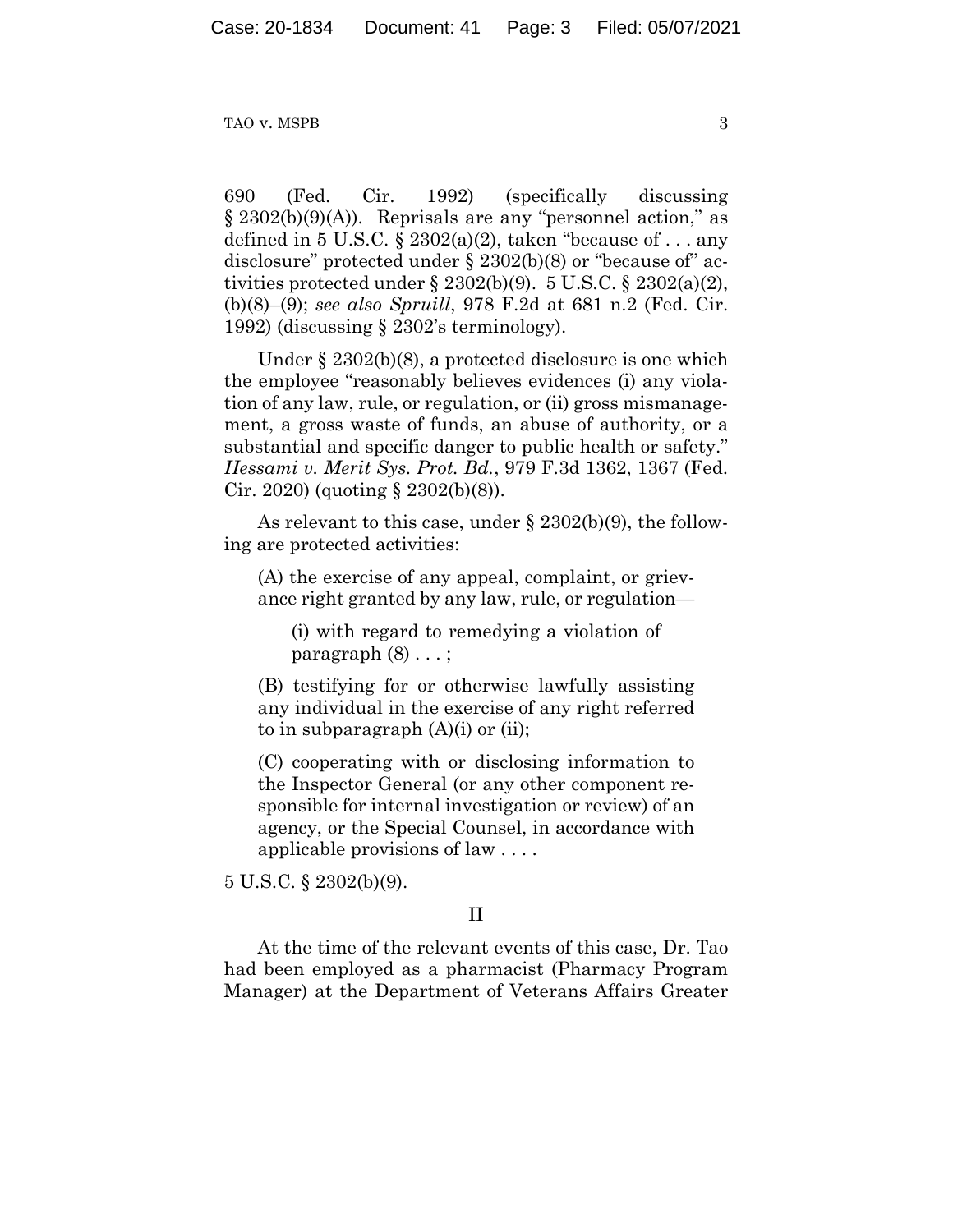Los Angeles Health Care System Pharmacy Service for thirty years. On February 20, 2018, Dr. Tao filed a complaint alleging prohibited personal practices with OSC. The retaliatory personnel actions Dr. Tao alleged with OSC were a three-day suspension imposed on her on June 17, 2017, her detail to a staff pharmacist position at a different location beginning July 24, 2017, a proposed removal letter issued on February 16, 2018, and the failure to provide a performance rating. OSC informed Dr. Tao on October 11, 2018, that OSC was closing its inquiry into her case and advised her that she "may have a right to seek corrective action from the [Board]" by filing an individual right of action appeal. J.A. 318–19. Dr. Tao filed a timely individual right of action appeal with the Board, making largely the same allegations that she had raised in her OSC complaint and supplemental disclosures to OSC while her case was pending.

Before the Board, Dr. Tao raised sixteen actions that she contended were protected under § 2302(b)(8), (9), or both. The AJ appears to have addressed seven of these, and the AJ dismissed Dr. Tao's appeal for lack of jurisdiction because she had not sufficiently alleged making protected disclosures under § 2302(b)(8). The AJ's decision became the final decision of the Board on March 17, 2020. Dr. Tao petitions for review. We have jurisdiction under 5 U.S.C. § 7703(b)(1)(A) and 28 U.S.C. § 1295(a)(9).

On review, of the sixteen total items, the Board admits that the AJ's ruling was erroneous with respect to five of them, admits that the AJ erroneously failed to consider two items, and takes no position as to the remainder. OSC has filed a brief as amicus curiae and argues that the AJ committed reversible error with respect to five of the actions raised by Dr. Tao. OSC did not address the remaining eleven.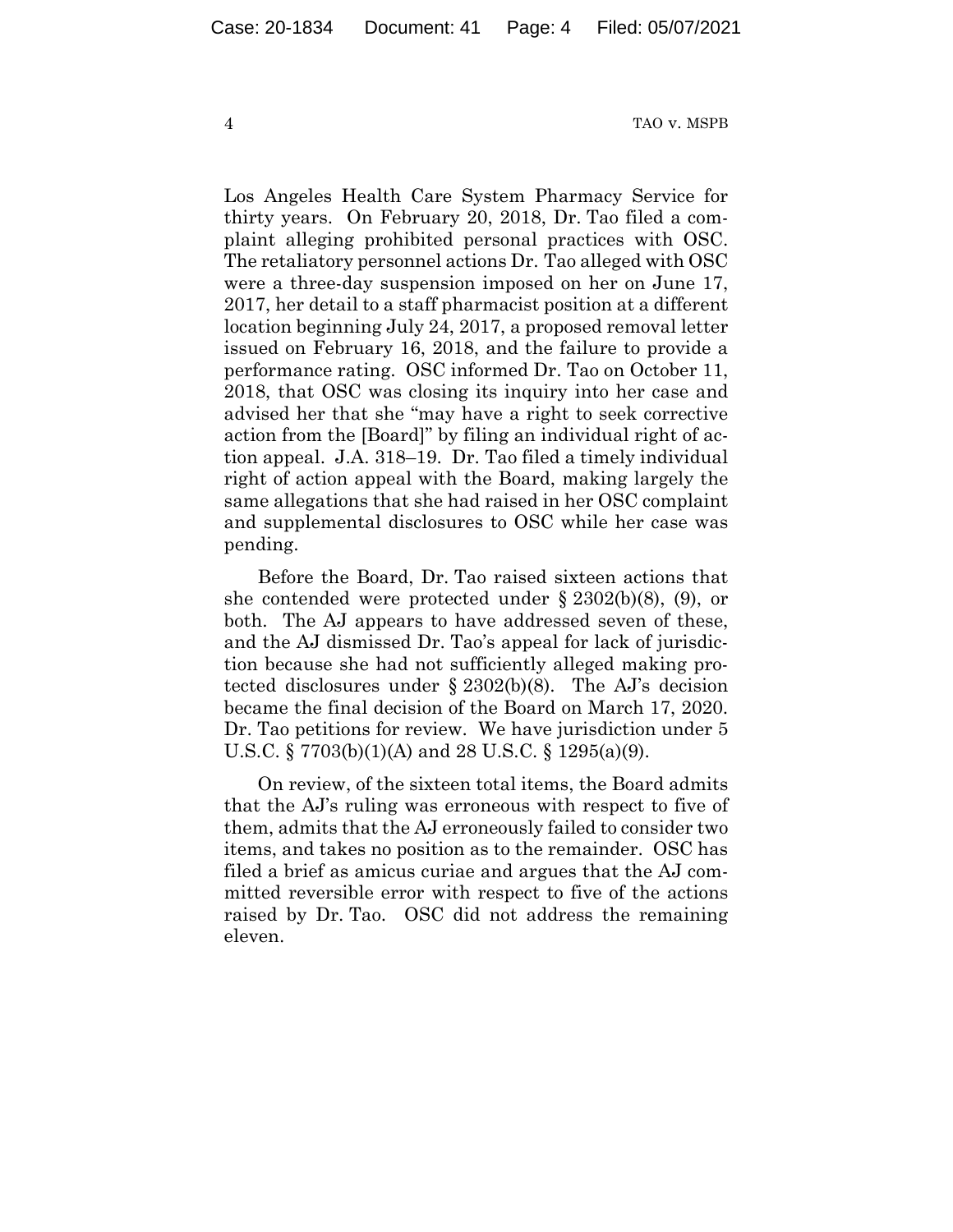#### **DISCUSSION**

We first describe Dr. Tao's sixteen allegations, and as to each, the AJ's ruling, and the position on review of the Board and OSC. Generally, Tao's allegations concerned the conduct of Dr. Yusef Dawoodbhai, the acting Chief of Pharmacy that Tao reported to, and the conduct of the Chief of Staff, Scotte Hartronft. We describe our disposition as to each of these items in Part II of this section.

(1) Dr. Tao alleges that on June 20, 2017, she advised Hartronft and human resources officials over email of potential abuses of authority by "'concur[ring]' with Administrative Officer Elizabeth Luevano's June 20, 2017 email," which "convey[ed] that acting Chief of Pharmacy Yusef Dawoodbhai abused his authority by engaging in unspecified 'inappropriate abusive treatment.'" J.A. 2 (citation omitted).1 Dr. Tao also alleges that she disclosed to OSC that "Dawoodbhai yelled at her, pointed his fingers, threatened discipline, and improperly called her a senior manager." *Id.* (citation omitted).

Dr. Tao contends that this item is protected under § 2302(b)(8) and does not assert that it is protected under § 2302(b)(9). The AJ determined that there was no jurisdiction under § 2302(b)(8). *Id.* at 6. On review, the Board takes no position on the merits of the AJ's determination, nor does OSC.

(2) Dr. Tao alleges that on June 26, 2017, she "wrote a letter to a U.S. Senator [Dianne Feinstein] complaining

<sup>1</sup> Dr. Tao replied to Luevano's email with the statement, "I concur with what Ms. Luevano wrote below. . . . I have additional Reports of Contact regarding the Acting Chief of Pharmacy's inappropriate behavior towards me." J.A. 221–22.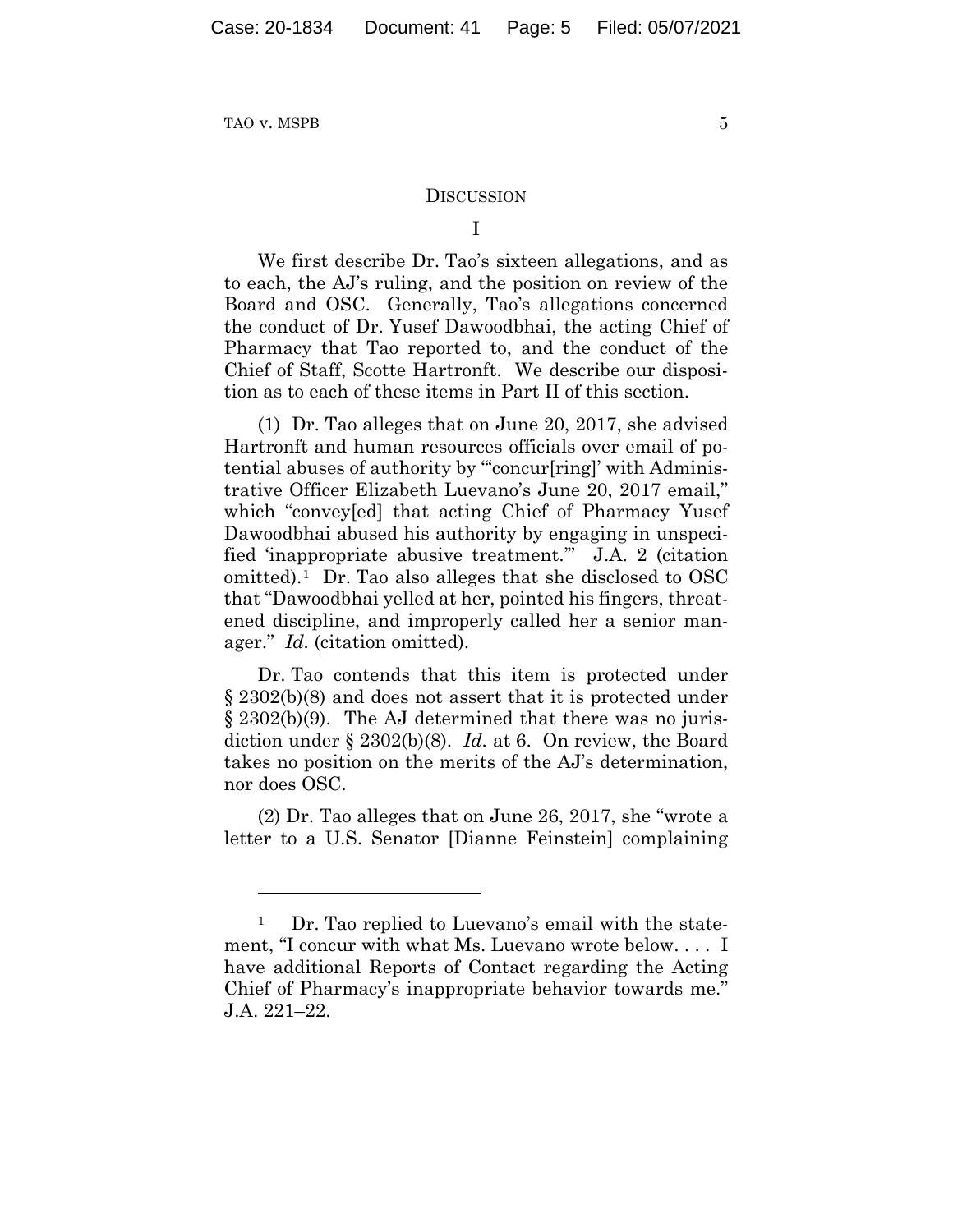that Dawoodbhai, Hartronft, and HR officials were acting improperly towards her, improperly detailing Dawoodbhai without competition, [and] improperly detailing Dawoodbhai's spouse to a supervisory HR position creating an 'improper alliance between the two services' as set forth in the record." *Id.* at 2 (citation omitted). The AJ determined that these disclosures did not establish jurisdiction under § 2302(b)(8). *Id.* at 6–7. On review, the Board concedes that the AJ's ruling with respect to the letter to Senator Feinstein was erroneous, as discussed further in item (8) below. OSC takes no position.

(3) Dr. Tao alleges that on July 13, 2017, she informed the agency's Office of Accountability and Whistleblower Protection (or "OAWP") "that Dawoodbhai and Hartronft were improperly disciplining and otherwise taking action against employees that management had not previously addressed." *Id.* at 2. Dr. Tao contends that this action was protected under  $\S 2302(b)(9)(C)$ . The AJ determined that this action did not establish jurisdiction under § 2302(b)(8). The Board appears to concede that the AJ's ruling was erroneous because Dr. Tao "provided information to the agency's OAWP investigatory unit" and that such activity "is likely covered under  $\lbrack \S \rbrack$  2302(b)(9)(A)." Resp't Br. 16. OSC contends that "fil[ing] with [the agency's] OAWP" "ha[s] long been held to be protected under [§] 2302(b)(9)." OSC Br. 11.

(4) Dr. Tao alleges that on August 15, 2017, "she disclosed to the Federal Labor Relations Authority . . . , through a claim of unfair labor practice . . . , that the agency improperly 'stated that [she] was a manager' . . . even though she ha[d] been detailed to a staff pharmacist position, away from her manager position," and, as a result, Dr. Tao was ineligible for union representation. J.A. 2–3 (citation omitted). Dr. Tao asserts that this action was protected under both  $\S 2302(b)(8)$  and  $(b)(9)(A)(i)$ . The AJ determined that this item did not establish jurisdiction under § 2302(b)(8). The Board takes no position on the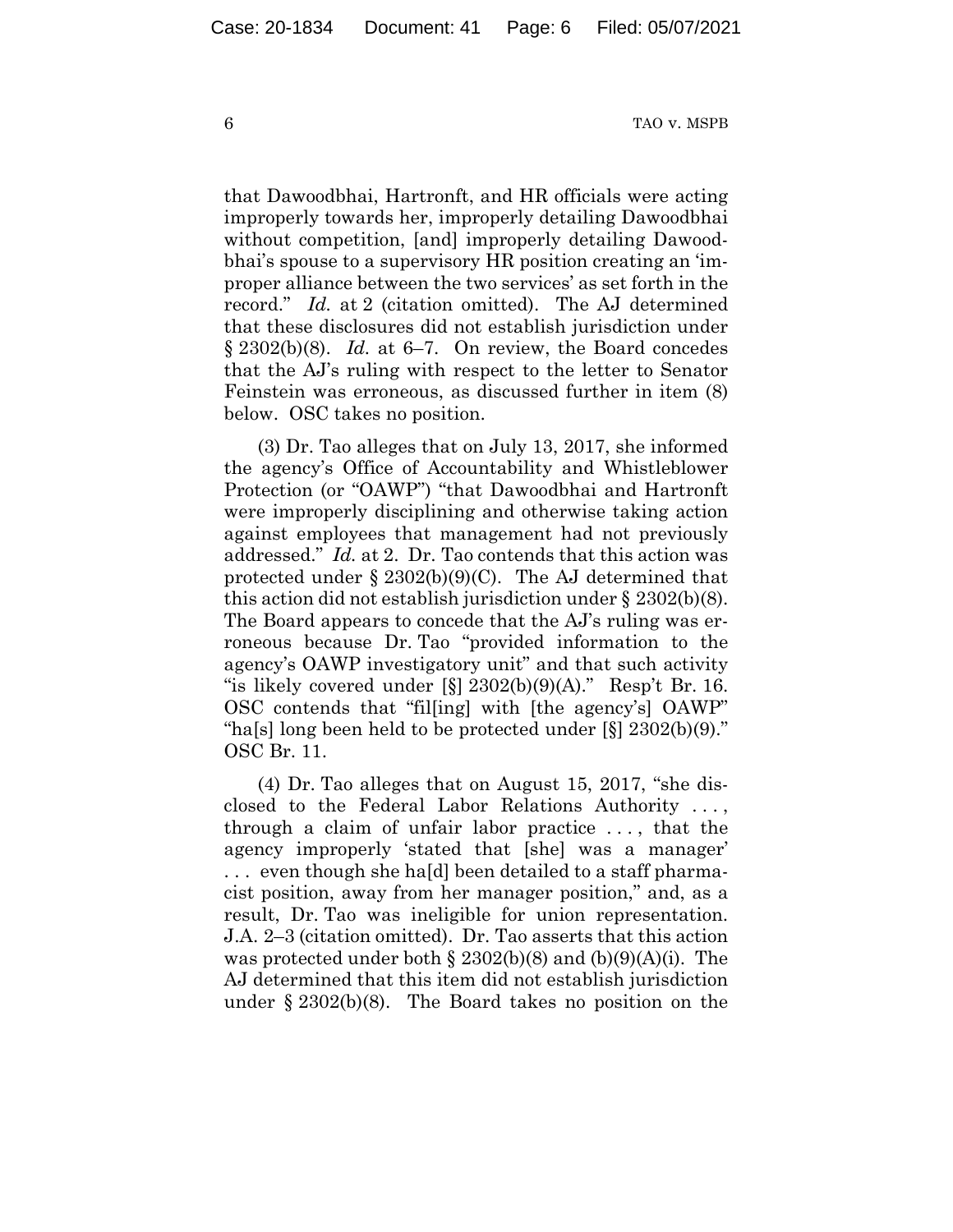merits of the AJ's determination with respect to this disclosure. OSC takes the view that Dr. Tao's act of "filing a claim of an unfair labor practice with the Federal Labor Relations Authority" is "protected under [§] 2302(b)(9)." OSC Br. 3.

(5) Dr. Tao alleges that on November 13, 2017, she "informed the OSC Disclosure Unit that Dawoodbhai was improperly disciplining employees." J.A. 3 (citation omitted). Dr. Tao contends this action is protected under § 2302(b)(9)(C). The AJ concluded that this item did not establish jurisdiction under § 2302(b)(8). The Board concedes that the AJ's ruling was erroneous because Dr. Tao's act of "fil[ing] disclosures with OSC's Disclosure Unit" "is explicitly protected under section 2302(b)(9)(C)." Resp't Br. 15. OSC takes the same view.

(6) Dr. Tao alleges that on January 6, 2018, she "testified in support of Luevano's request for a restraining order against Dawoodbhai arising from Luevano's equal employment opportunity (EEO) claim of sexual harassment, in a local court proceeding," J.A. 3, which Dr. Tao contends is protected under  $\S 2302(b)(9)(B)$ . The AJ determined that this item did not establish jurisdiction under § 2302(b)(8). *Id.* at 6. The Board concedes that the AJ erred because Dr. Tao's act of "provid[ing] an affidavit supporting coworker Luevano's sex discrimination suit in a local court for a restraining order against Dawoodbhai" is "protected under  $[\S]$  2302(b)(9)(B), which applies to 'testifying or otherwise lawfully assisting any individual in the exercise of any right referred to in subparagraph  $(A)(i)$  or  $(ii)$ ." Resp't Br. 15–16 (citation omitted). OSC does not address this item in its brief.

(7) Dr. Tao alleges that on February 5 and 21, 2018, she "disclosed to a Board administrative judge that management was improperly disciplining employees," J.A. 3, which Dr. Tao contends is protected under  $\S 2302(b)(9)(B)$ . It appears that this activity related to written testimony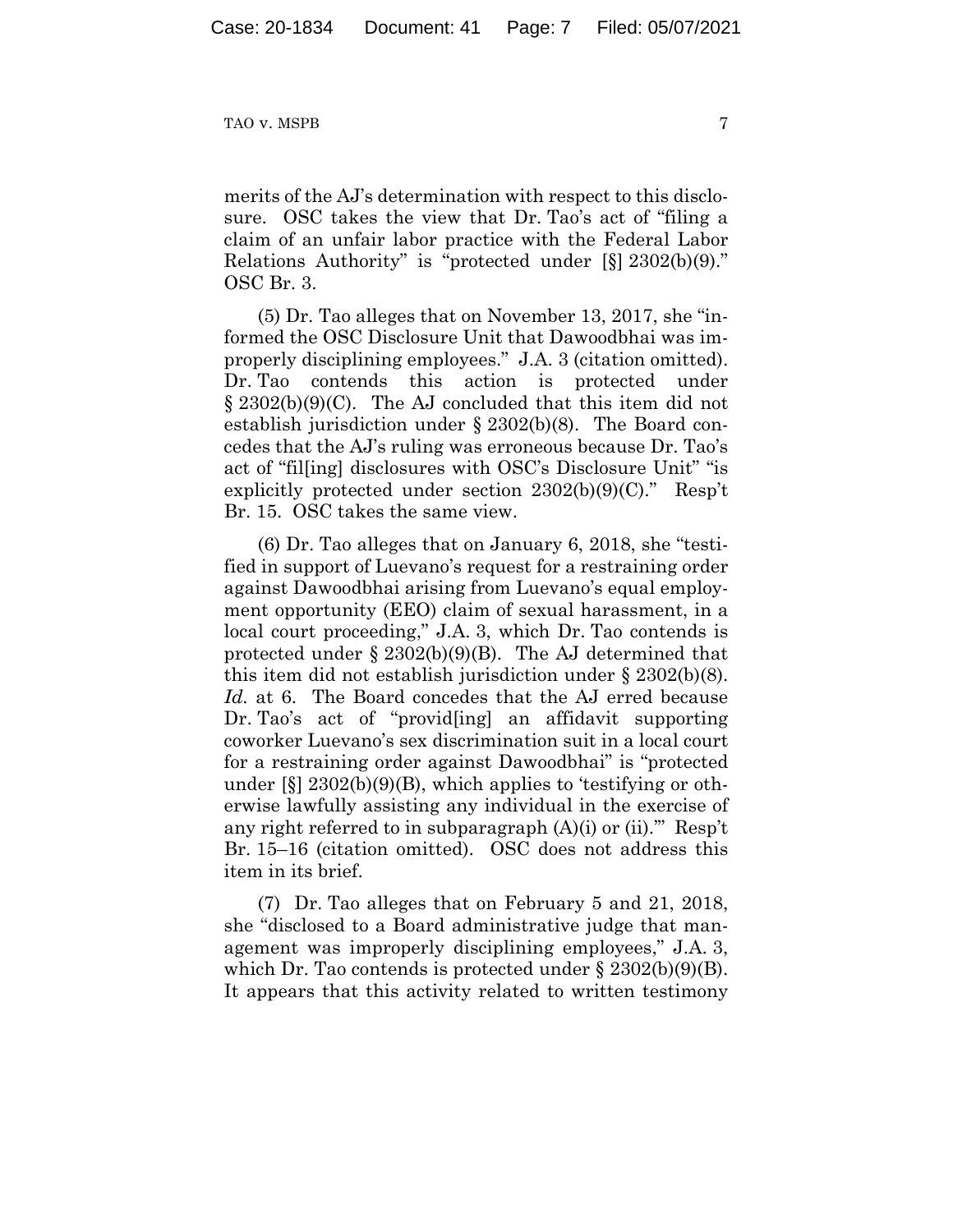that Dr. Tao provided in support of a former Chief of Pharmacy, Dr. Jeffrey Sayers, who was appealing his removal to the Board. The AJ determined that this item did not establish jurisdiction under § 2302(b)(8). The Board concedes that the AJ's ruling was erroneous, and that Dr. Tao's act of "provid[ing] her written testimony supporting a former Chief of Pharmacy's MSPB appeal from his removal" is protected under  $\S 2302(b)(9)(B)$ . Resp't Br. 15. OSC takes the same view.

(8) Dr. Tao alleges that she "disclosed Dr. Dawoodbhai was unqualified for the Chief of Pharmacy position," Pet'r Br. 19, which Dr. Tao asserts is a protected disclosure under § 2302(b)(8). This disclosure appears to refer at least in part to Dr. Tao's June 26, 2017, letter to Senator Feinstein, discussed above in item (2), in which she complained that Dawoodbhai was unqualified for his position because he lacked the required experience.2 The Board concedes that the AJ's ruling was erroneous because he "did not recognize the alleged potential violation of law" even though "it is clear . . . that the petitioner made a nonfrivolous protected disclosure that the agency's action in detailing Dawoodbhai to a position that he was unqualified for was a violation of applicable agency regulations." Resp't Br. 19–20. OSC takes no position.

(9) Dr. Tao alleges that she also "disclosed concerns of nepotism and abuse of authority regarding the detail of Dr. Dawoodbhai's spouse" in her letter to Senator Feinstein, Pet'r Br. 19, which Dr. Tao asserts is a protected disclosure under § 2302(b)(8). Although the AJ analyzed Dr. Tao's disclosure that human resource officials had "improperly detail[ed] Dawoodbhai's spouse to a supervisory

<sup>2</sup> The Board notes that there was a violation of agency policy in detailing Dawoodbhai and "[t]he agency did not remedy this violation until November 2017." Resp't Br. 19 (citing J.A. 352).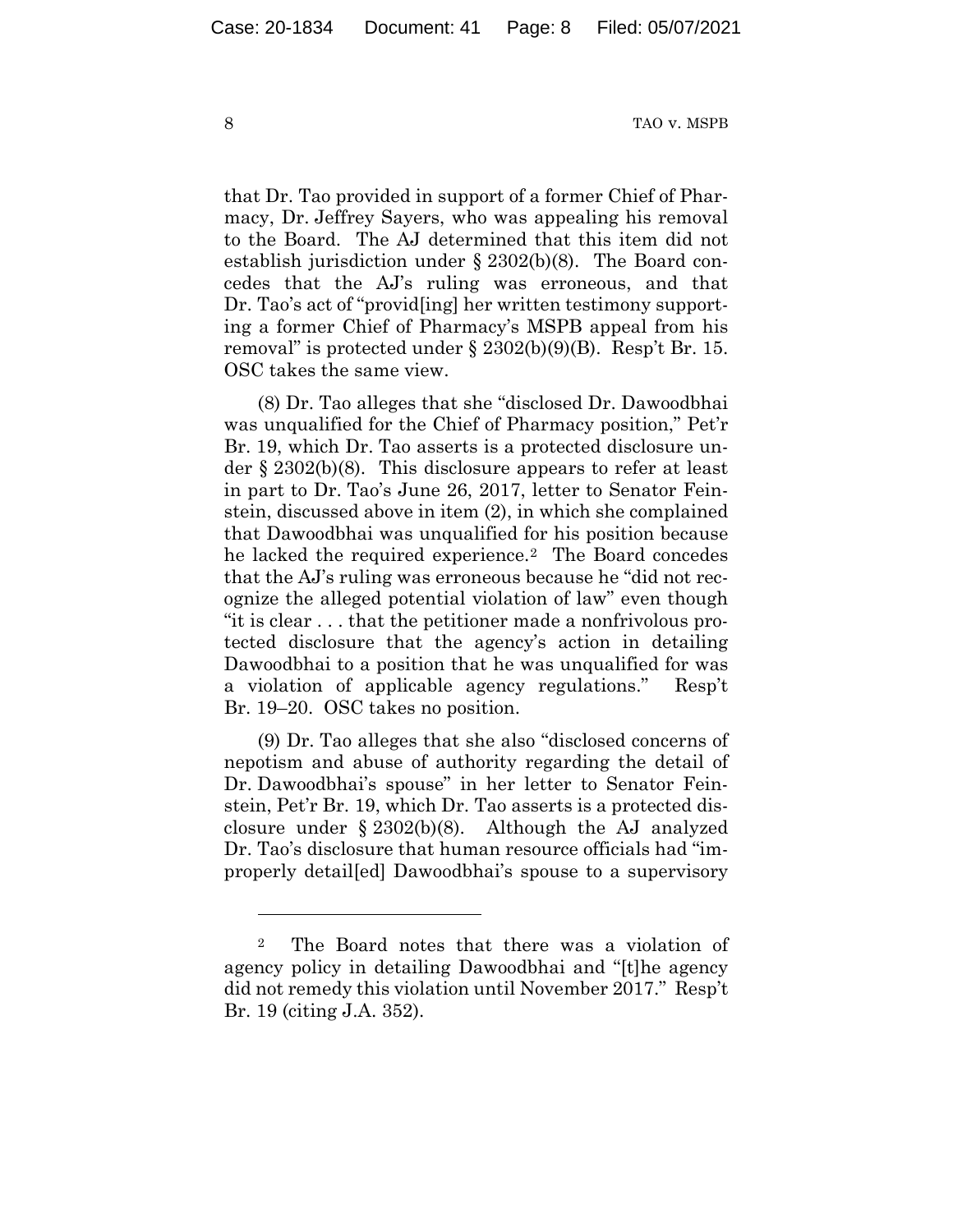HR position creating an 'improper alliance between the two services,'" J.A. 2 (item two above), the AJ did not address Dr. Tao's allegation of nepotism. The Board and OSC do not discuss this item in their briefs.

(10) Dr. Tao alleges that she engaged in "formal and informal EEO activity, including contacting the Agency's EEO counselor on two separate occasions, filing a formal complaint, requesting a hearing, and continuing to engage in the EEO process." Pet'r Br. 19. This item also appears to include Dr. Tao's "participat[ion]" in an EEO case filed by her coworker, Elizabeth Luevano. *See id.* at 11 (quoting J.A. 269). Dr. Tao contends that such activity is protected under  $\S 2302(b)(9)(A)(i)$ . The AJ noted that "appellant" ha<sup>[d]</sup> filed two formal EEO discrimination complaints," J.A. 3, and "allege[d] that she was the victim of EEO discrimination and retaliation," *id.* at 6, and concluded that these actions are not protected.

The Board concedes that the AJ "erred in failing to consider" that during the months of April and May 2017, Dr. Tao also "provided witness statements for Luevano's EEO case naming Dawoodbhai as a Responsible Management Official." Resp't Br. 16. The Board further concedes that the AJ erred in that Tao's testimony in Luevano's EEO case "appears to be . . . protected activity." *Id.* OSC takes the same view. Neither the Board nor OSC take a view on the other aspects of this item.

(11) Dr. Tao alleges that she engaged in "submitting and pursuing both a disclosure and a prohibited personnel practices complaint to the Office of Special Counsel, as well as copying OSC attorneys onto certain Agency emails." Pet'r Br. 19. Dr. Tao contends that these activities are protected under  $\S 2302(b)(9)(C)$ . The AJ did not address Dr. Tao's filing of a claim with OSC or copying OSC attorneys onto agency emails, nor do the Board or OSC in their briefs.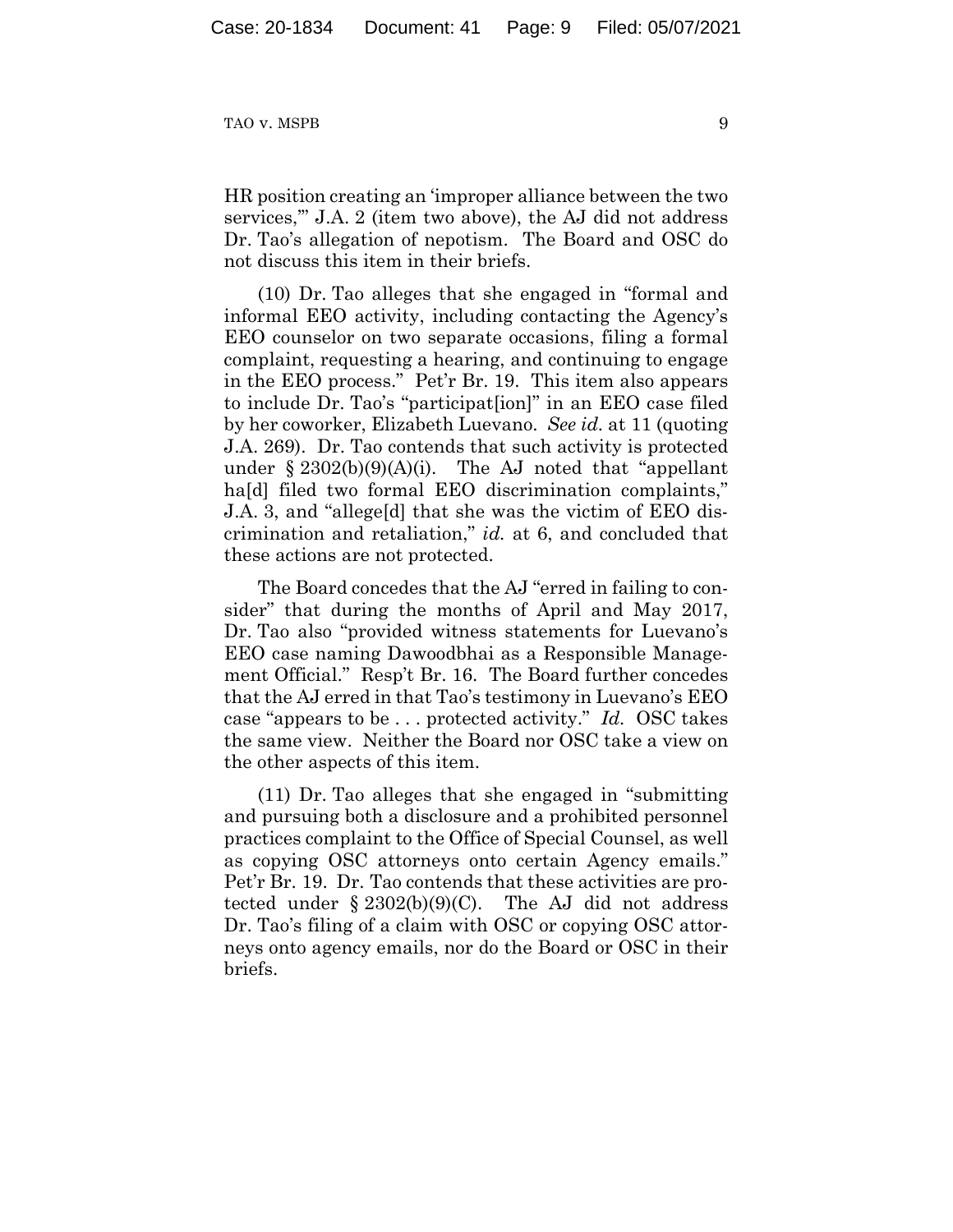(12) Dr. Tao alleges that she engaged in "submission of disclosures to the Agency's Office of Accountability and Whistleblower Protection." Pet'r Br. 20. Dr. Tao contends that this activity is protected under  $\S 2302(b)(9)(C)$ . It is unclear whether Dr. Tao contends that she made disclosures other than those discussed above as the third item, which the AJ did address and the Board requests remand on. The Board and OSC do not separately address this item in their briefs.

Dr. Tao contends that the AJ failed to address four other items: (13) her "participation in an Administrative Investigation Board [looking] into conduct unbecoming and other charges for Dr. Dawoodbhai," (14) her "disclosure that the Agency failed to complete a delegation of authority after Dr. Dawoodbhai was relieved of the position and the identity of the new Acting Chief of Pharmacy was unknown to pharmacy employees," (15) her "email to Ms. Ahnya Slaughter alleging that individuals who participated in the Administrative Investigation Board were retaliated against for their participation," and (16) her "email to the Privacy Officer disclosing a breach of her own [Personally Identifying Information ("PII")], as well as the PII of other employees, in violation of the Privacy Act." Pet'r Br. 20. Dr. Tao contends that these disclosures and activities are protected under  $\S 2302(b)(8)$ , (b)(9), or both. The AJ did not address these activities and disclosures, nor do the Board and OSC in their briefs.

II

We may not set aside a Board's decision unless it is "(1) arbitrary, capricious, an abuse of discretion, or otherwise not in accordance with law; (2) obtained without procedures required by law, rule, or regulation having been followed; or (3) unsupported by substantial evidence." *Parkinson v. Dep't of Just.*, 874 F.3d 710, 715 (Fed. Cir. 2017) (en banc) (quoting 5 U.S.C. § 7703). "We review whether the Board has jurisdiction de novo." *De Santis v. Merit Sys.*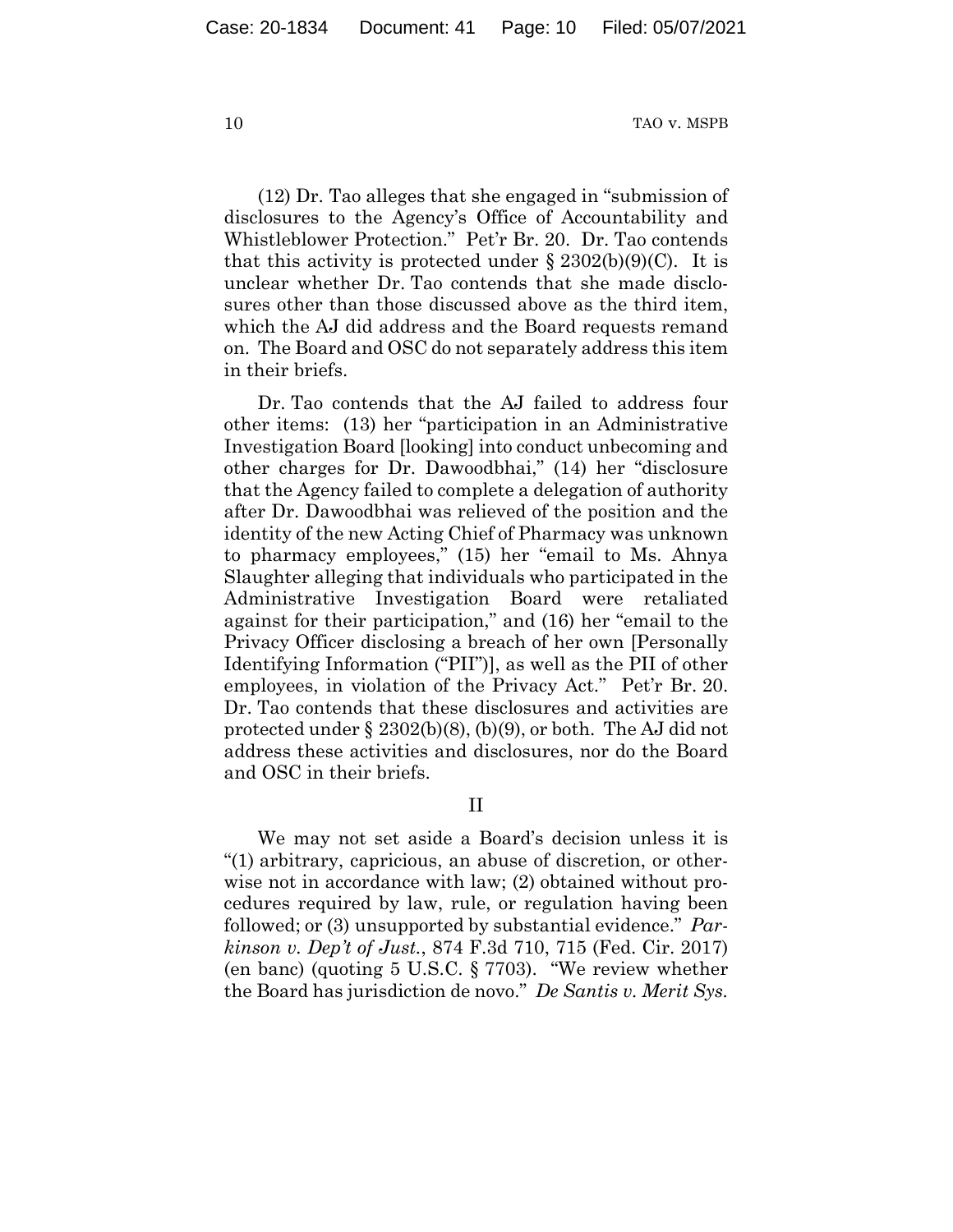*Prot. Bd.*, 826 F.3d 1369, 1373 (Fed. Cir. 2016). The Board does not dispute that Dr. Tao has exhausted her administrative remedies, nor does OSC.

The Board also concedes that the AJ's ruling that Dr. Tao's actions were not protected was erroneous with respect to items  $(5)$ ,  $(6)$ , and  $(7)$ , and likely erroneous with respect to item (3). The Board concedes as well that the AJ erred with respect to items (2) and (8) regarding Dr. Tao's letter to Senator Feinstein, which the Board concedes contained a protected disclosure under § 2302(b)(8), and item (10), which the Board concedes involved a protected activity under § 2302(b)(9)(B).

We reverse the AJ as to items  $(2)$ ,  $(3)$ ,  $(5)$ – $(8)$ , and  $(10)$ , agree with the Board that they at least in part allege protected activities and disclosures over which the Board has jurisdiction, and remand for further proceedings. Our reversal is limited to the parts of these items as to which the Board has conceded the AJ erred or likely erred. As to the parts of these items that the Board has not conceded, we vacate and remand for the Board to reconsider or consider in the first instance.

The Board takes no position on items (1), and (4) which the AJ did address in his ruling, and (12), which the AJ appears to have addressed at least in part, or items (9),  $(11)$ , and  $(13)$ – $(16)$ , which the AJ did not address. We remand these aspects of Dr. Tao's claim for the Board to reconsider or consider in the first instance.

On remand, given the magnitude of the AJ's errors, reassignment is appropriate. *See Alta Wind I Owner Lessor C v. United States*, 897 F.3d 1365, 1382 (Fed. Cir. 2018); *Contreras v. Sec'y of Health & Hum. Servs.*, 844 F.3d 1363, 1369 (Fed. Cir. 2017). On remand, the case should be reassigned to a new administrative judge.